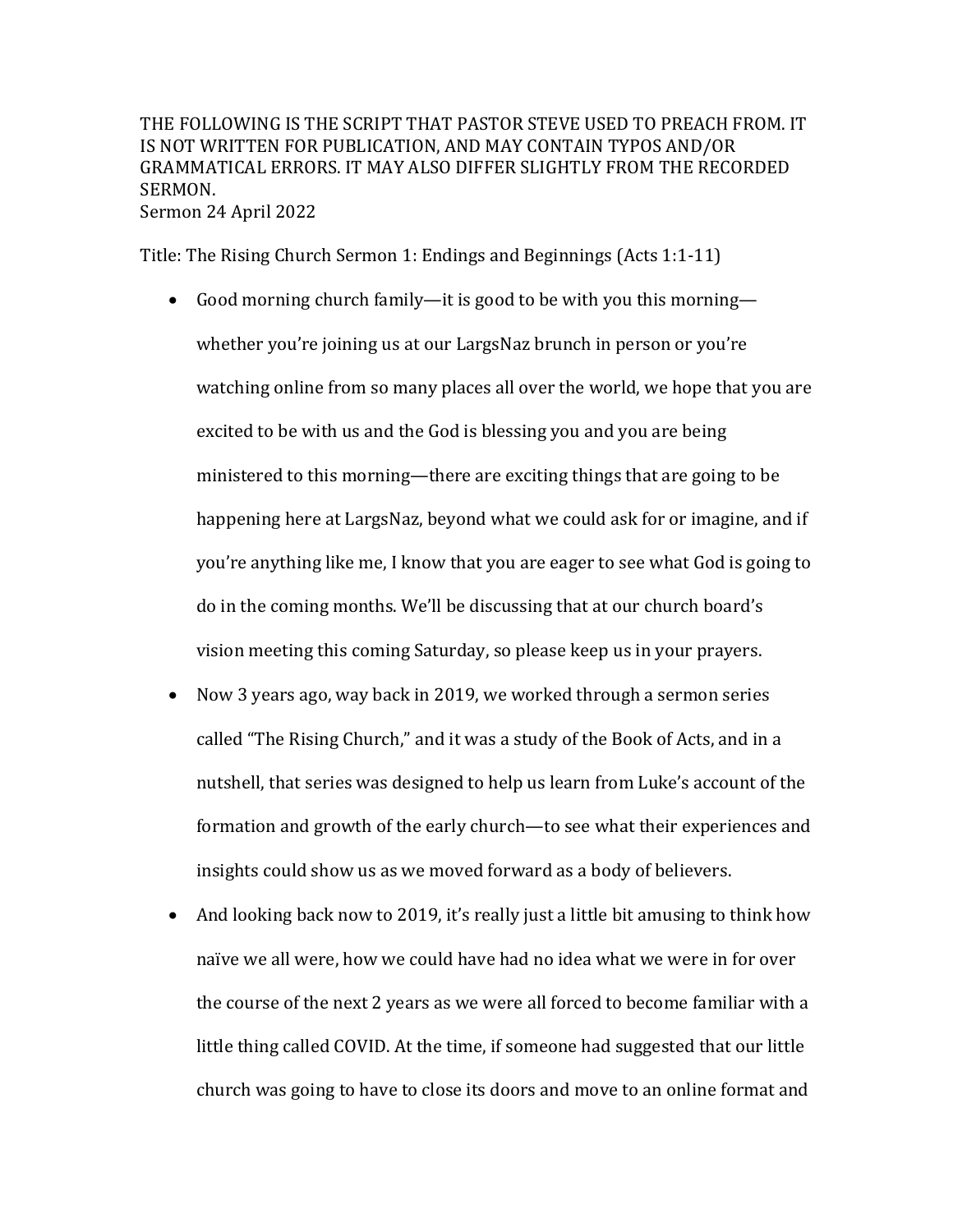have meetings through ZOOM, and we'd all be locked down for weeks and months, and we wouldn't have church for 500 days and even we when could meet we couldn't sing, or we'd have to sing with facemasks—if someone had suggested all that we'd have thought they were out of their ever-loving mind—because we were excited, we had plans, we were ready to see what God had in store for Largs Church of the Nazarene—oh, it was a new day and great things were ahead.

• But the lockdown did happen, and churches everywhere did have to close their doors, and pastors had to learn how to become video editors and online technicians and social media experts, and I remember at the time when all that happened, there were those who had been predicting the demise of Christianity for some time who saw the pandemic as further proof of the obsolescence of the church—those who were convinced that many, if not most, churches would never survive this challenge—nobody was interested in church anymore and surely COVID-19 was going to be the final nail in the coffin. They said things like "once people get used to going to church online, from the comfort of their sofas, they'll never want to meet in person again." All you folks at our worship service and our brunch are probably smiling at each other right about now because you know that wasn't entirely true-because those prophets of doom didn't figure the power of the Holy Spirit into their equations—their prognostications depended only on human data, and predicted the results of human efforts and strategies, and the power of human influence—and one need only look at what's been happening at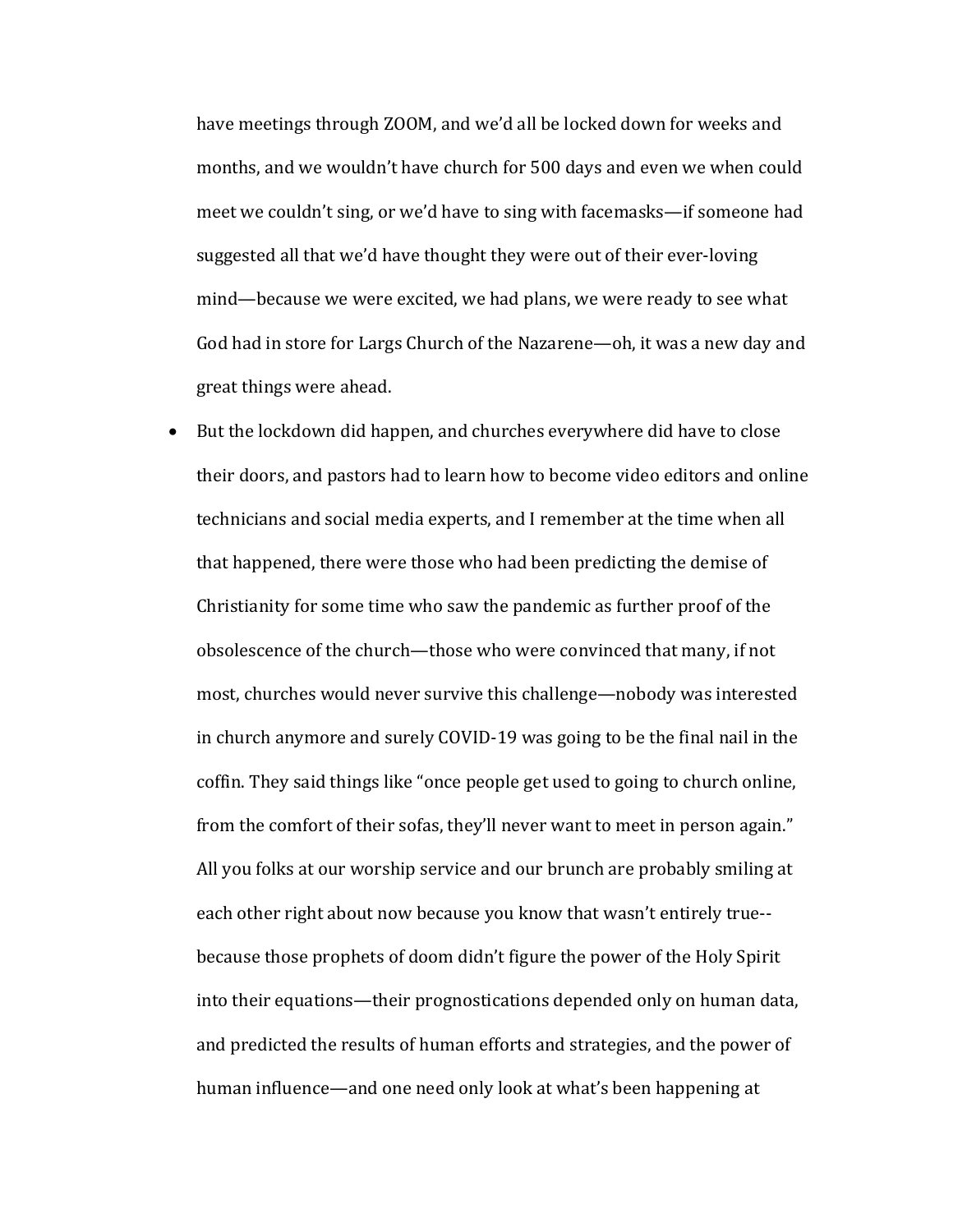LargsNaz over the past year to realise how wrong they were—because God's kingdom will go forward, God's work to redeem creation, to transform lives, to restore relationships and bring peace and joy and fellowship and wholeness and healing would not and will not be hindered by anything so relatively insignificant as a global pandemic.

- And so as we emerge into a post-pandemic world, I believe that as useful and relevant as our study of the Rising Church was back in 2019, it is even more relevant in 2022.
- And so, for the next 6-weeks, right up until Pentecost Sunday, we will be taking a journey through the book called The Acts of the Apostles—and so you may hear some familiar ideas but you will also hear many new ones because we have updated the series to be pertinent not only to our post-Christian situation, but to our post-pandemic situation as well.
- But let's begin with that first idea—you saw it in that little video that we started with--the idea that we are now living in the post-Christian world. There are all sorts of schools of thought around this idea, but most of them are based on the idea that Christianity as a whole, as a "religion," as an institution, has lost or is losing its influence--political and cultural—in societies where it had been for a very long time the sort of default position for the majority of the population, and for the culture in general.
- Those who argue this point may say that Christendom (that's institutional Christianity) has been or is being replaced by something like "secularism" or "nationalism" or "multiculturalism" or something like that. They may point to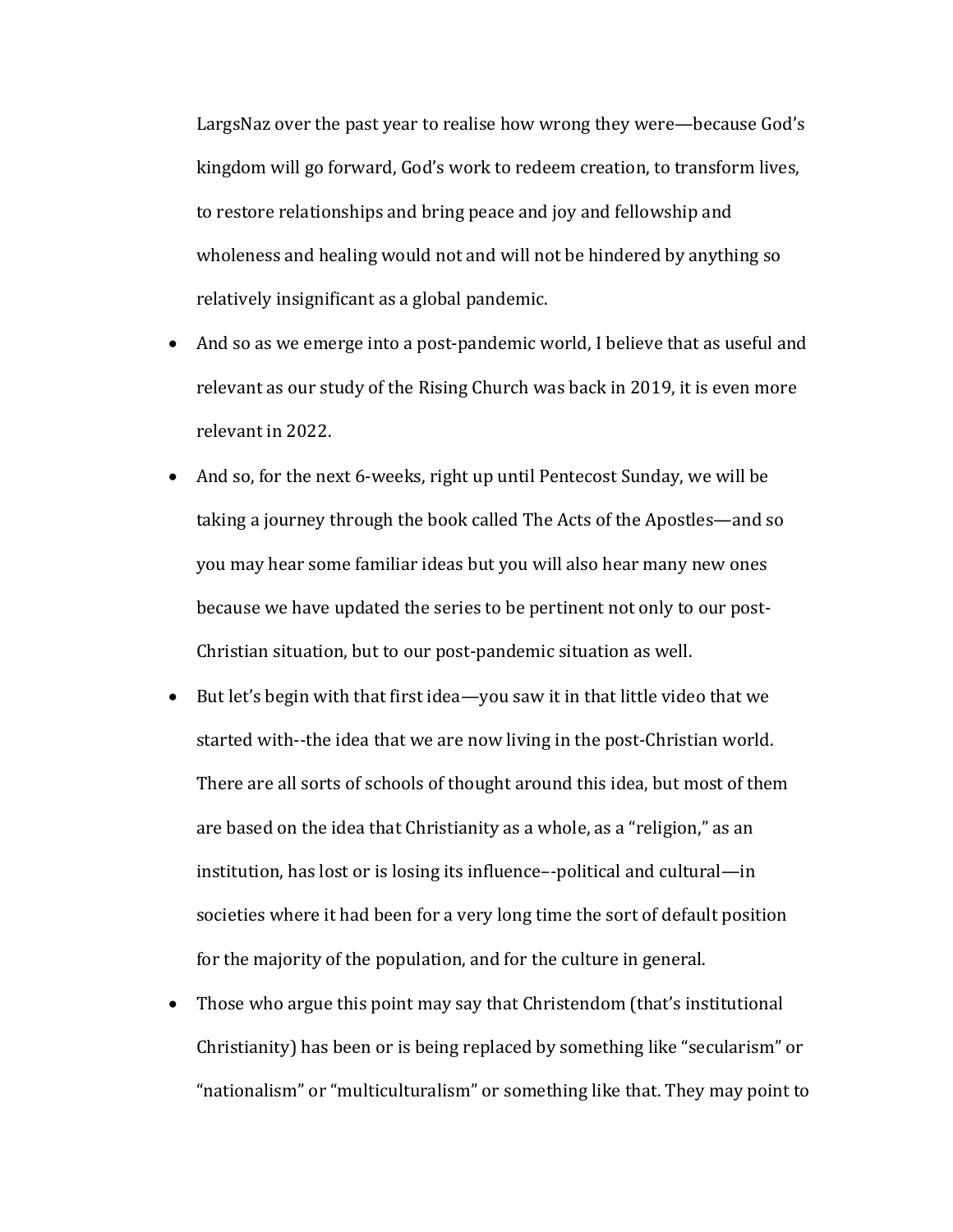declining church attendance and commitment, as the former Archbishop of Canterbury did in 2014 when he said Great Britain was a post-Christian nation, they may point to the number of churches that have become restaurants and music venues, or that have closed due to the effects of the pandemic---they point to declining numbers of people who say that they are "Christian" and increasing numbers who say they are something else, or that they have no religion at all. And of course the pandemic and the lockdown have also had an effect on church attendance—but they have also taught us that the church can still be the church even when it doesn't meet inside the church.

- But basically this idea that we are living in the post-Christian world is based on a certain view of power. It's based on the idea that Christendom, or Christianity, or the Church, isn't as "powerful" as it once was—and that power, or weakness, is based on certain kinds of political and cultural influence.
- But I wonder if maybe that idea of power isn't the only way of thinking about the power of the Church. I wonder if perhaps the Church's power might have very little to do with political or cultural influence—that maybe those things are simply byproducts—that maybe the Church's power, correctly understood, comes from another source entirely—and that this has always been the case, from the Church's very beginnings—that the power of the church comes from its willingness lift up the cross of Jesus, to be filled with, and guided by, and open to, the Holy Spirit, and its willingness to be emptied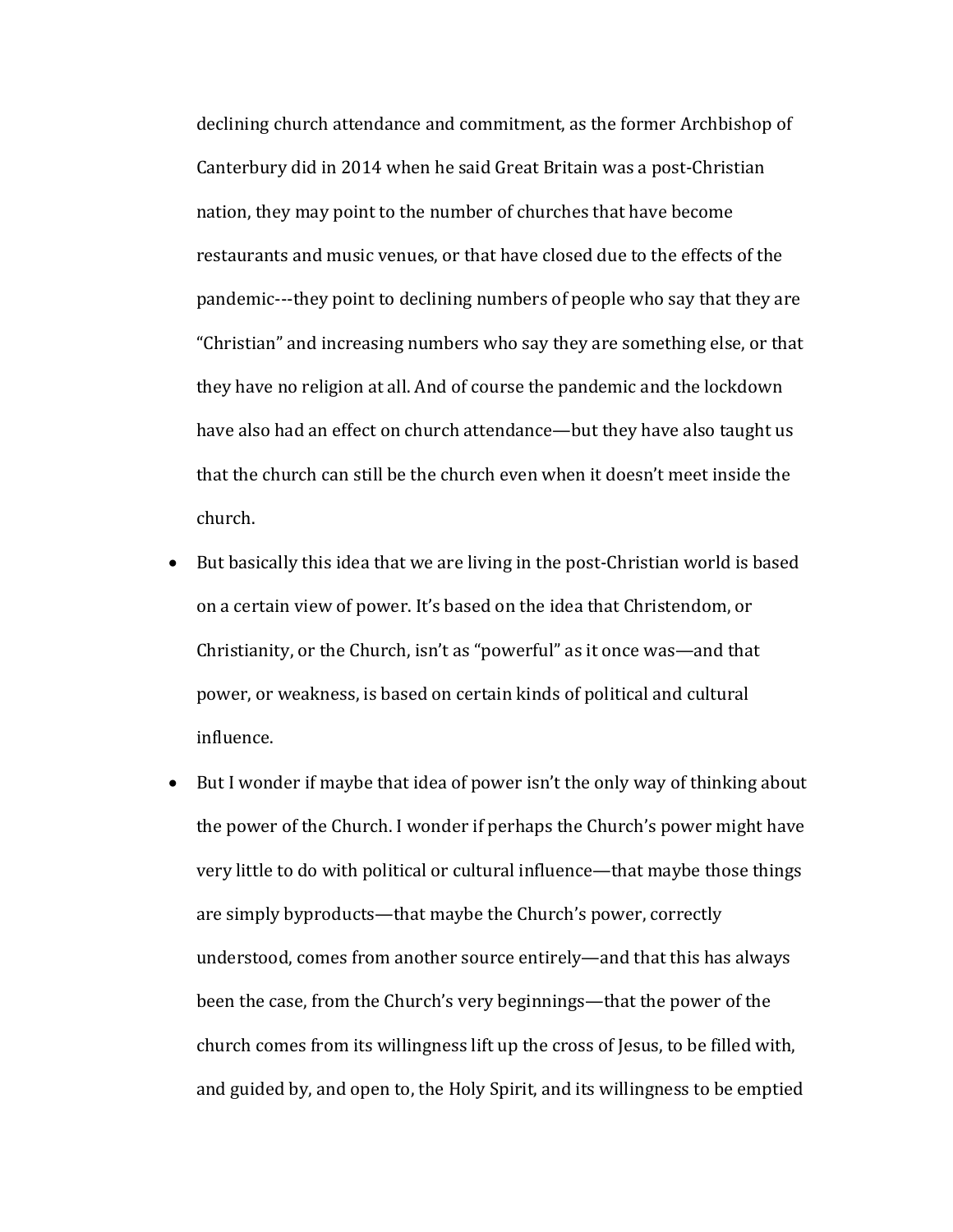out toward the world, to share the good news—surely the 40 days of Lent taught us the power of God to renew and refresh and resurrect what is lifted up and emptied out—imagine what God has instore for us if we truly allow the power of the Spirit to flow out of the Body of Christ and to redeem the barren and broken places, to serve the lost, the last and the least

- Now if the notion of the post-Christian world is built on the idea that something is ending, then might it not also be that something is also beginning—and even as the pandemic is ending, the church has an opportunity to take part in something remarkable-- something driven by the Spirit of the living God who, as the Prophet Isaiah proclaimed  $(43:19)$ , is always saying
- "See, I am doing a new thing!

Now it springs up; do you not perceive it? I am making a way in the wilderness and streams in the wasteland."

- And so these are ideas that I want you to be thinking about as we consider over the next 6 weeks what the church in the post-pandemic and post-Christian world can learn from the Church in the pre-Christian world.
- Now as I said, this series will take us right up to the last Sunday in May that's the Sunday before Pentecost Sunday (Pente means 50—and Pentecost is 50 days after Easter, 50 days after Passover--FIFTY)—the day of Pentecost occurs in Chapter 2 of Acts, when the Holy Spirit descends like tongues of fire upon the Apostles gathered in Jerusalem, and through the power of the Holy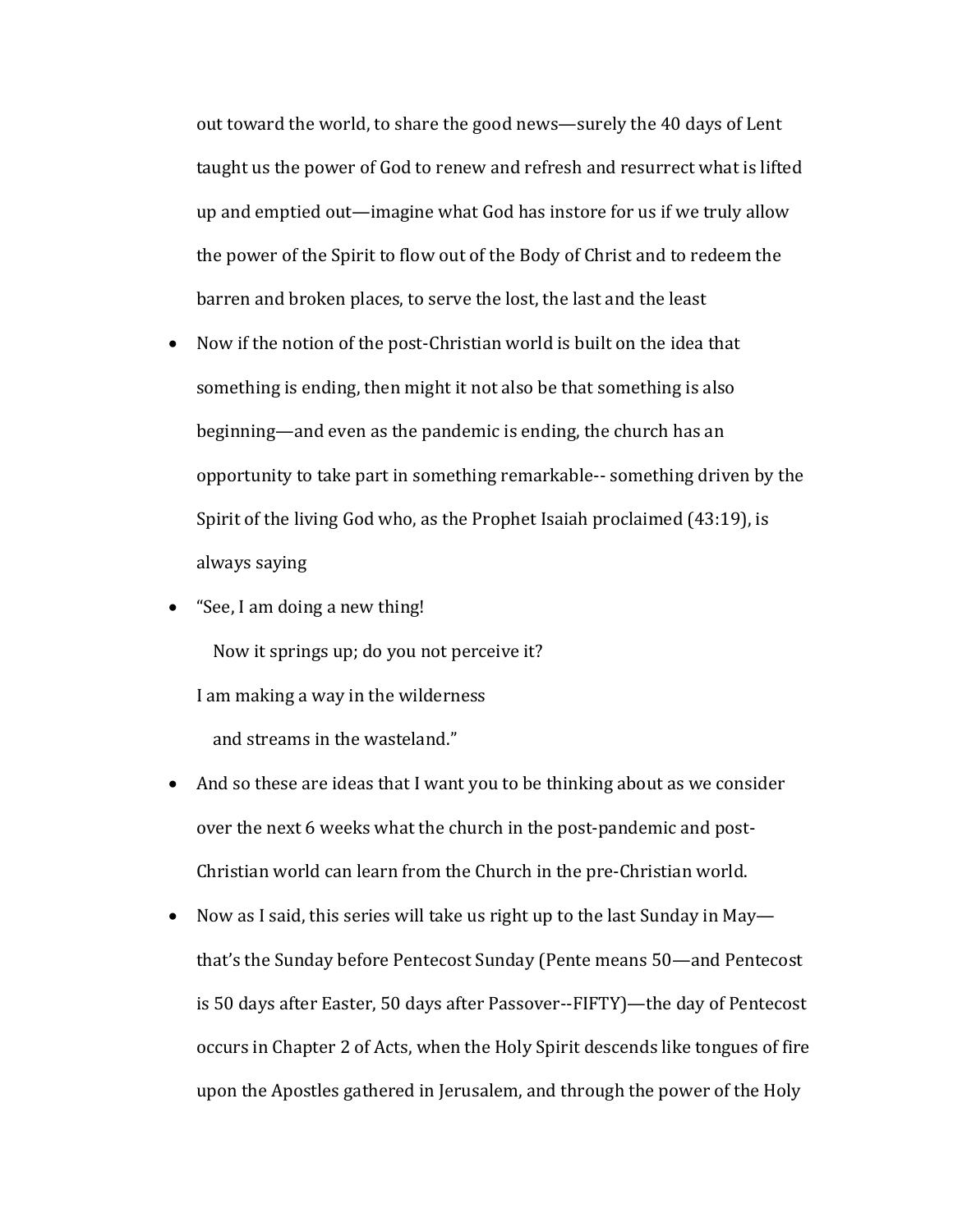Spirit they proclaim the gospel to the gathered crowd from all around the world, in the native languages of the members of the crowd. You'll remember a few weeks ago we suggested that it was that event that represented a "gathering up" of the children of God in Jerusalem --and some folks call that day the birthday of the Christian Church—and from there the church, the body of Christ, would rise just as the Body of Christ had risen on Easter morning—and so this series is called "The Rising Church"

- But today, as we start this series, we're going to start at the very beginning of the Book of Acts
- But that beginning is also an ending, as we will see
- When I was a kid, maybe 5 or 6 or 7 years old, one of my favourite shows—if not my favourite show—was Batman—now I'm talking about the REAL Batman with Adam West—did they broadcast that show here in the UK? Remember that theme song? Sing it if you know it--nananananana... .BATMAN—I used to tune in every week to watch the Caped Crusader and his trusty ward battle the Joker, the Riddler, the Penguin and Catwoman—now that was quality television
- But sometimes when I was watching an episode, I'd look at the clock and realize that it was getting close to the end of the show, and I'd think—there's no way they can wrap this up in time—there's only 5 minutes left—and Batman and Robin are still hanging by a thread over a tank full of man-eating sharks—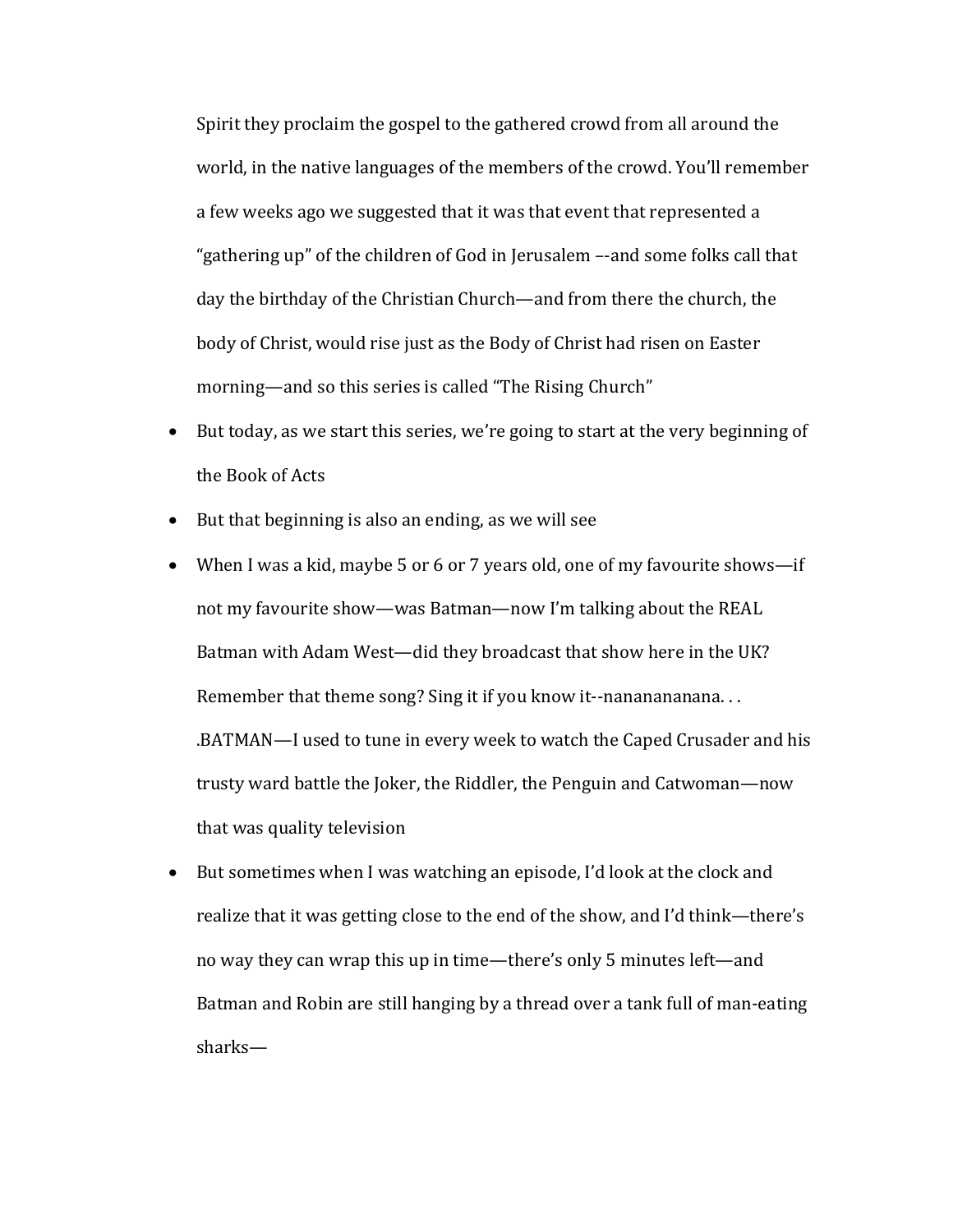- And then it would happen—TO BE CONTINUED—tune in next time for the exciting conclusion, same Bat-time, Same Bat-channel—NOOOOO!
- And I'd have to wait all week to see how—and IF-- the Dynamic Duo were going to escape—even though I knew they would—they always did—Batman would have some shark repellant in his utility belt, or he'd use the batarang to cut the rope and swing to safety
- But always, in the next episode, the conclusion, part two, they'd begin the show with a little recap to remind you what was going on at the end of the last show—they'd say "in our last exciting episode, Batman and Robin were dangling precariously over the Joker's shark tank"—the show would begin with the end of the one before it—and that part would be both an ending and a beginning
- This is sort of what Luke is doing at the beginning of the Book of Acts—he's saying, "in our last exciting episode... here's where we left off"—and the last exciting episode was the Gospel of Luke, which focuses on the life and ministry of Jesus—including the crucifixion, resurrection, and ascension into heaven. Acts begins where the Gospel of Luke ended, with the ascension, and continues the story of what happened to Jesus' followers and the movement that became Christianity.
- The Book of Acts begins, as the gospel of Luke began, by addressing someone known as Theophilus. We learned about that back in our "Meet the Gospels" series-- Luke writes: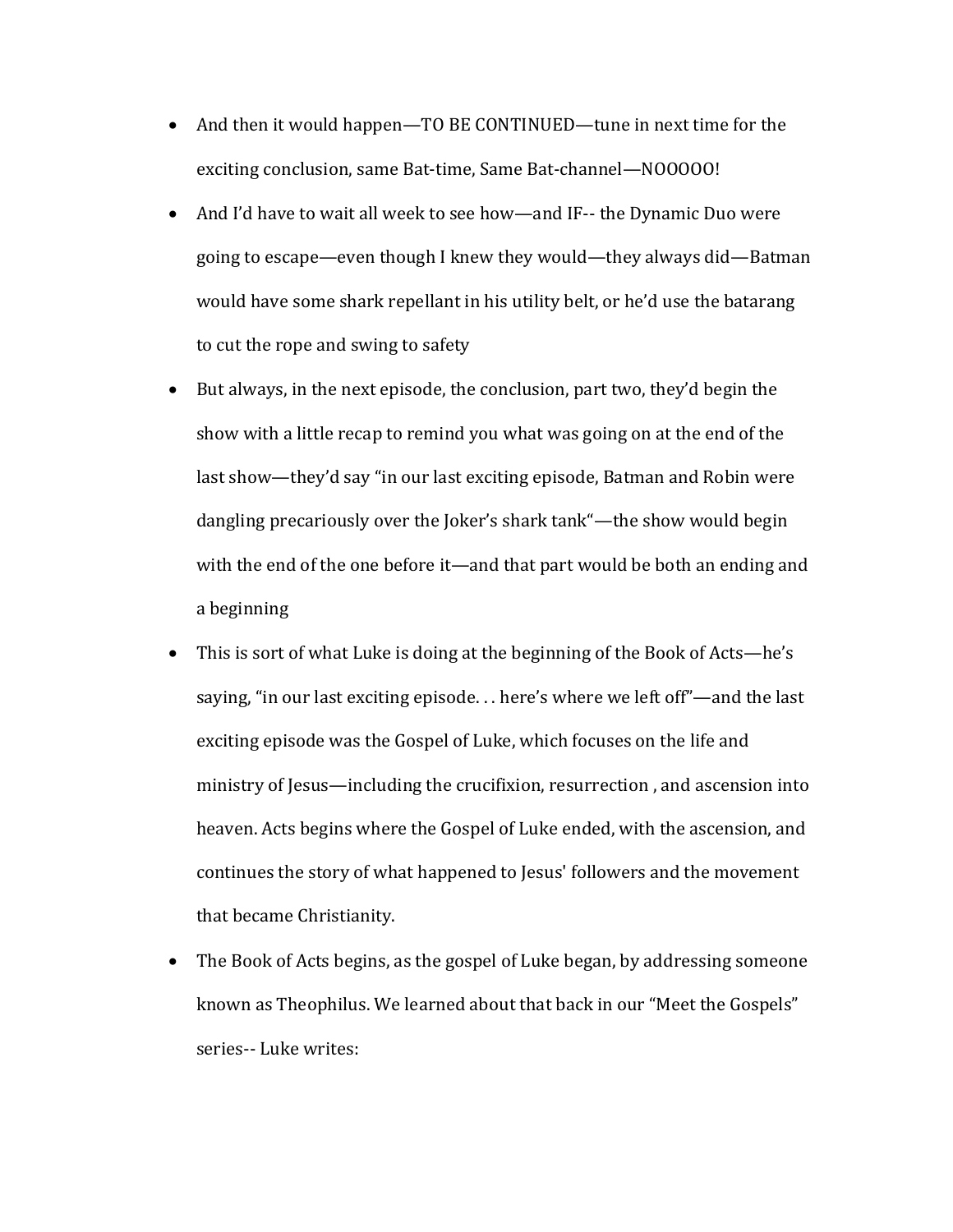- In our last exciting episode. . .No-- In the first book, Theophilus, I wrote about all that Jesus did and taught from the beginning **<sup>2</sup>** until the day when he was taken up to heaven, after giving instructions through the Holy Spirit to the apostles whom he had chosen. **<sup>3</sup>**After his suffering he presented himself alive to them by many convincing proofs, appearing to them during forty days and speaking about the kingdom of God. **<sup>4</sup>**While staying<sup>®</sup> with them, he ordered them not to leave Jerusalem, but to wait there for the promise of the Father. "This," he said, "is what you have heard from me; **<sup>5</sup>** for John baptized with water, but you will be baptized with $\mathbf{b}$  the Holy Spirit not many days from now."
- Now just very briefly, I want to remind you about Theophilus—lots of people, including John Wesley, have put forth theories about who he is—a Roman official, a member of the Alexandrian elite (John Wesley thought that), Paul's lawyer, or a Jewish priest—but nobody really knows
- But what we do know is that the word "Theophilus" means "lover of God," or "loved by  $God$ "—either way, that's us, that's any reader who fits that description
- And what I want to say about that is—it's really helpful and important to understand the historical situation of scripture as well as well can—who wrote what, and to whom, and why, and what the historical situation was at the time—but the truth of scripture doesn't lie solely in the historical situation—way back there--—through the power of the Holy Spirit, scripture speaks to each of us, in 2022, in our own situations, in our own language—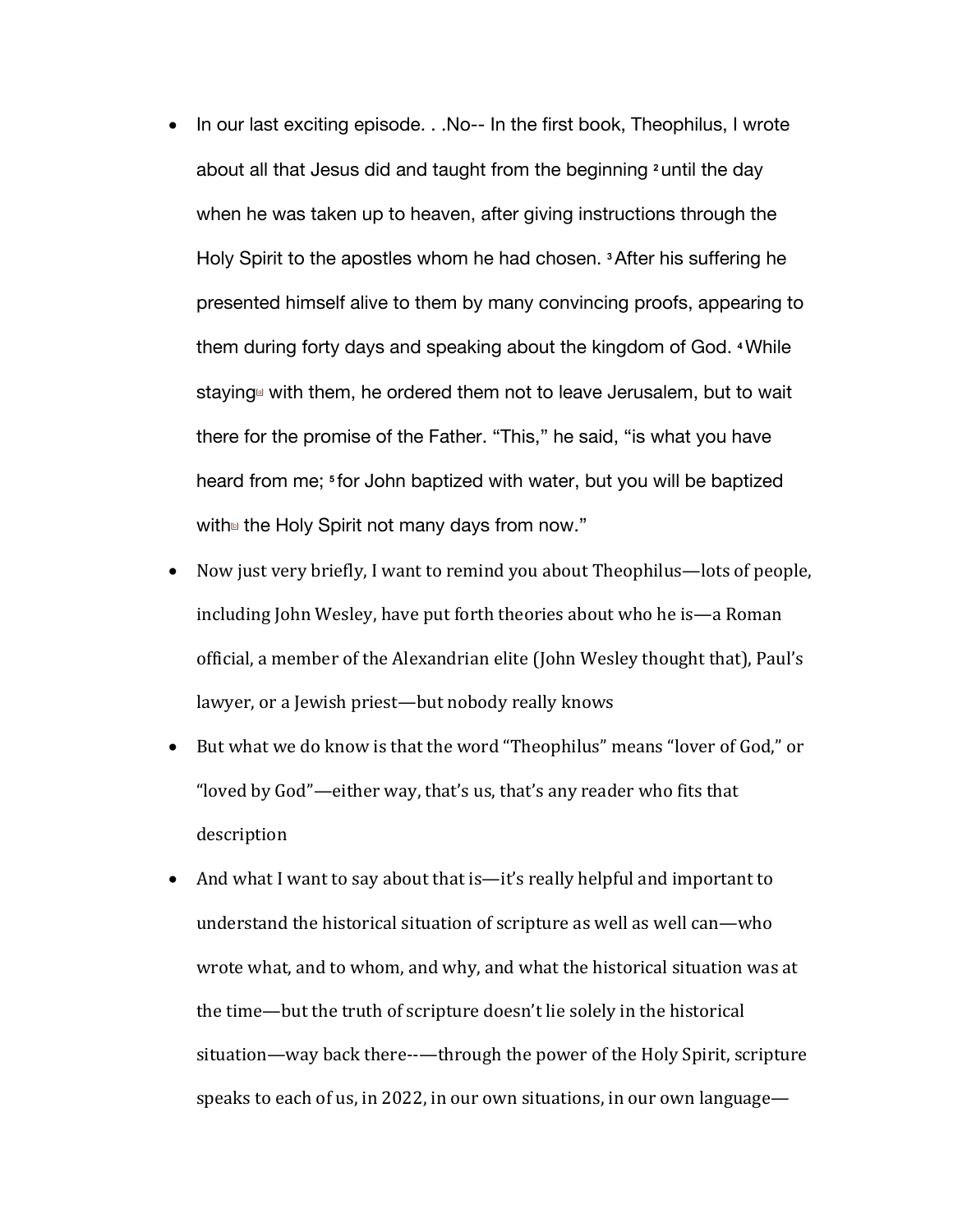much like the Apostles speak to the crowd at Pentecost in their own language—that's what the Holy Spirit DOES

- Now let's look at what Luke is reminding us of in his Gospel—in verse 3 he writes <sup>3</sup> After his suffering he presented himself alive to them by many convincing proofs, appearing to them during forty days and speaking about the kingdom of God.
- After his suffering—a central theme in the Gospel of Luke—and in all the gospels, really—is the idea that Jesus' crucifixion—his suffering—is an example of the way that God's agape love works—that God himself empties himself out in the incarnation and crucifixion—that the Son of God made himself nothing, even to death on a cross—and that this sacrificial love, this giving up of power, runs contrary to the idea of what Power is as understood by the world—a world that values military might, and shows of strength and political and cultural influence—and the disciples have a hard time understanding this—it's why they shy away from Jesus' speaking of the necessity of his suffering, and talking of his crucifixion—it is the reason that Peter, who says he loves Jesus and will never leave him, denies him not once but three times-
- And now we join the Apostles after his **suffering**, then 40 days of proving proving what? That he is who he says he is and that is the resurrected Messiah—but Luke doesn't mention 40 days before the ascension in his gospel—why does he mention them here in the Book of ACTS? Think back to the Gospel of Luke—immediately after his baptism, Jesus spends 40 days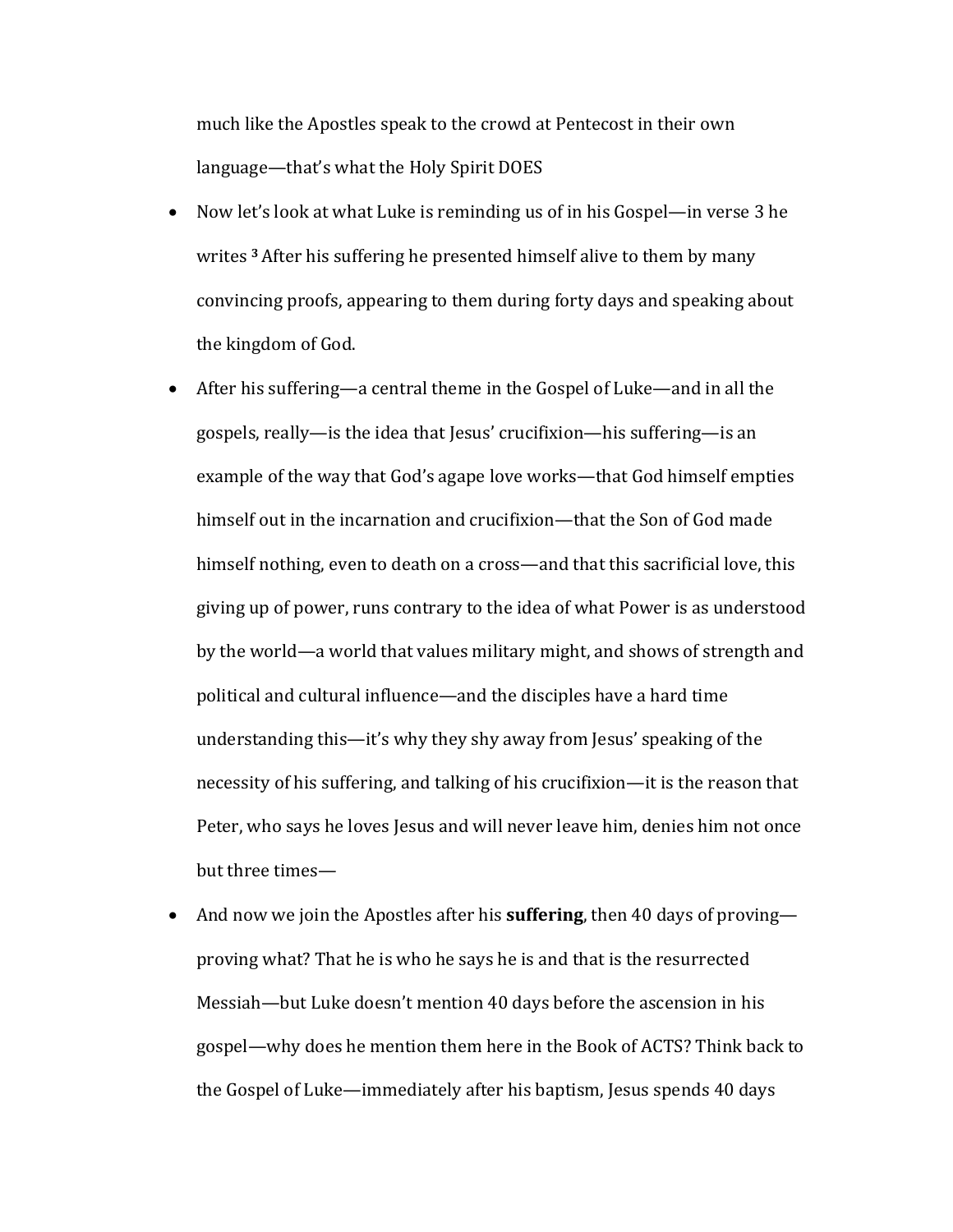proving himself in the wilderness before the beginning of his ministry that's why Lent is 40 days long--40 days precede the ministry of Jesus, and here, 40 days precede the ministry of the Holy Spirit; what Luke is showing us here is that his gospel is the story of Jesus; while Acts is the story of the Holy Spirit

- The period of forty days is significant throughout Scripture and as a period of testing or proving – we see it not only in Jesus testing in the wilderness, but in the story of Noah, of Moses, (Deuteronomy 9:9, 18); and in the story of Elijah in First Kings  $(1$  Kings  $19:8$ )—Elijah—keep that name in mind.
- So Luke is recapping Episode 1 here, and connecting the gospel of LUKE with the book of Acts-so Jesus has suffered, been resurrected, and has spent 40 days with the Apostles speaking about the Kingdom of God—what's he been saying? Well, you might imagine he's been saying the kinds of things he said throughout the Gospel of Luke—like the things he said in the Sermon on the Plain—Love your enemies, give to anyone who asks you, do more than the sinners around you—sacrifice everything, give your all, knowing that the Father will provide for you—that's what the KOG is all about
- And the disciples have been with Jesus all through the Gospel of Luke, and for 40 days after the resurrection, so you'd THINK that they would by this time sort of "get" what Jesus' life and death and resurrection and the Kingdom of God is all about—but you'd be wrong
- In verse 6, Luke has finished his recap, and begins the narrative of Acts proper—and what do they ask?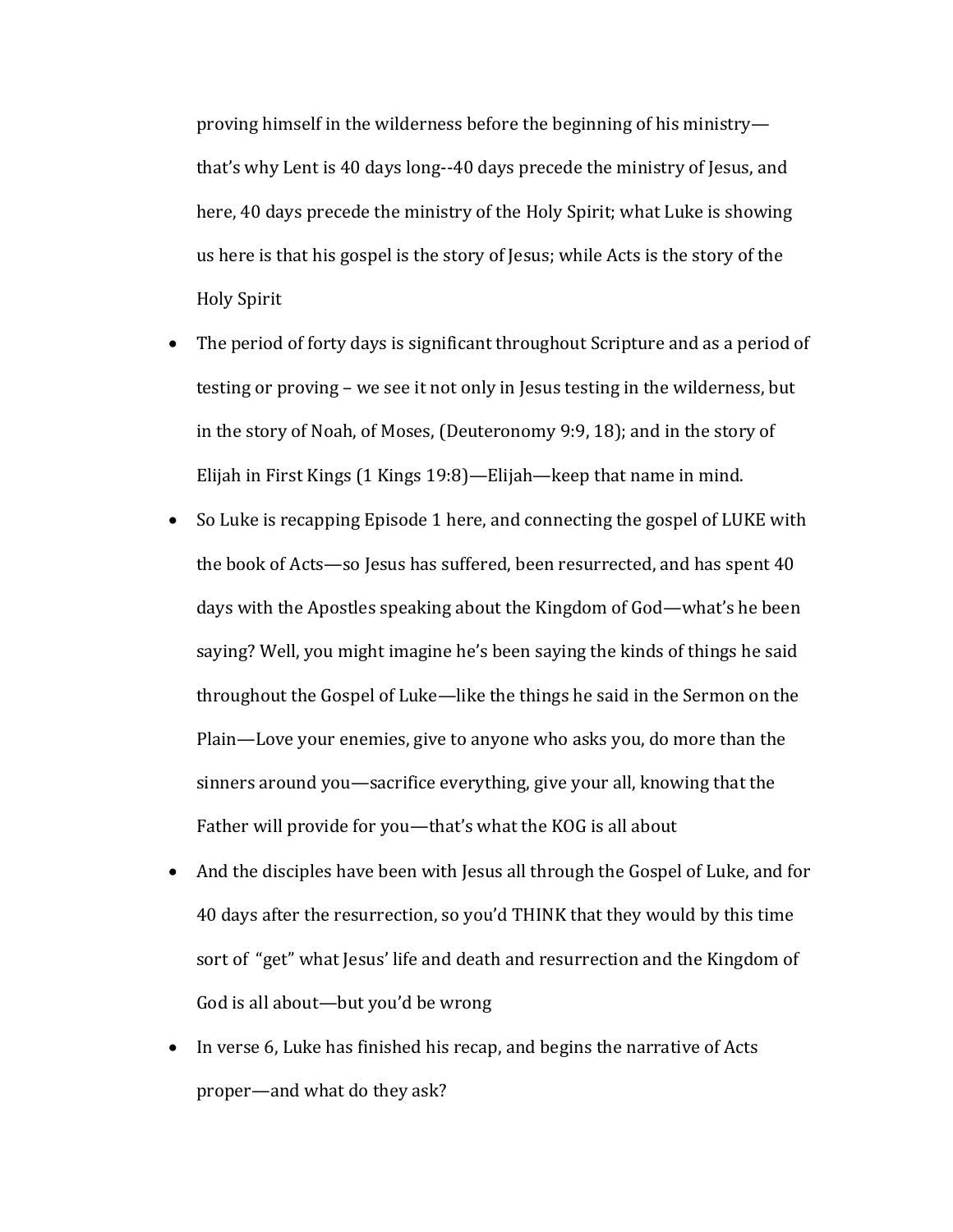**<sup>6</sup>**So when they had come together, they asked him, "Lord, is this the time when you will restore the kingdom to Israel?"

- Seriously? The Disciples' interest is STILL about political aspirations they're still misunderstanding the concept of the Kingdom of God—we're going to reclaim our power from the Empire and our enemies, right? Restore us to our rightful place above everyone else, right? Give us that political power—that cultural influence—make Israel great again
- Verse 6 betrays the fact that the disciples still did not understand the nature of the kingdom of God. Their political aspirations were not Jesus' primary agenda.
- And how does Jesus respond? verse 7

**<sup>7</sup>**He replied, "It is not for you to know the times or periods that the Father has set by his own authority. **<sup>8</sup>**But **you will receive power** when the Holy Spirit has come upon you; and you will be my witnesses in Jerusalem, in all Judea and Samaria, and to the ends of the earth."

- "You will receive power," Jesus says—do you think the disciples had ANY idea what he was talking about? Any idea what was about to happen at Pentecost?
- I think they would have been full of questions—WE will receive power? What do you mean the Holy Spirit will come upon us? What does that look like?
- But their questions are going to go unanswered for now, because, in verse 9 Luke tells us: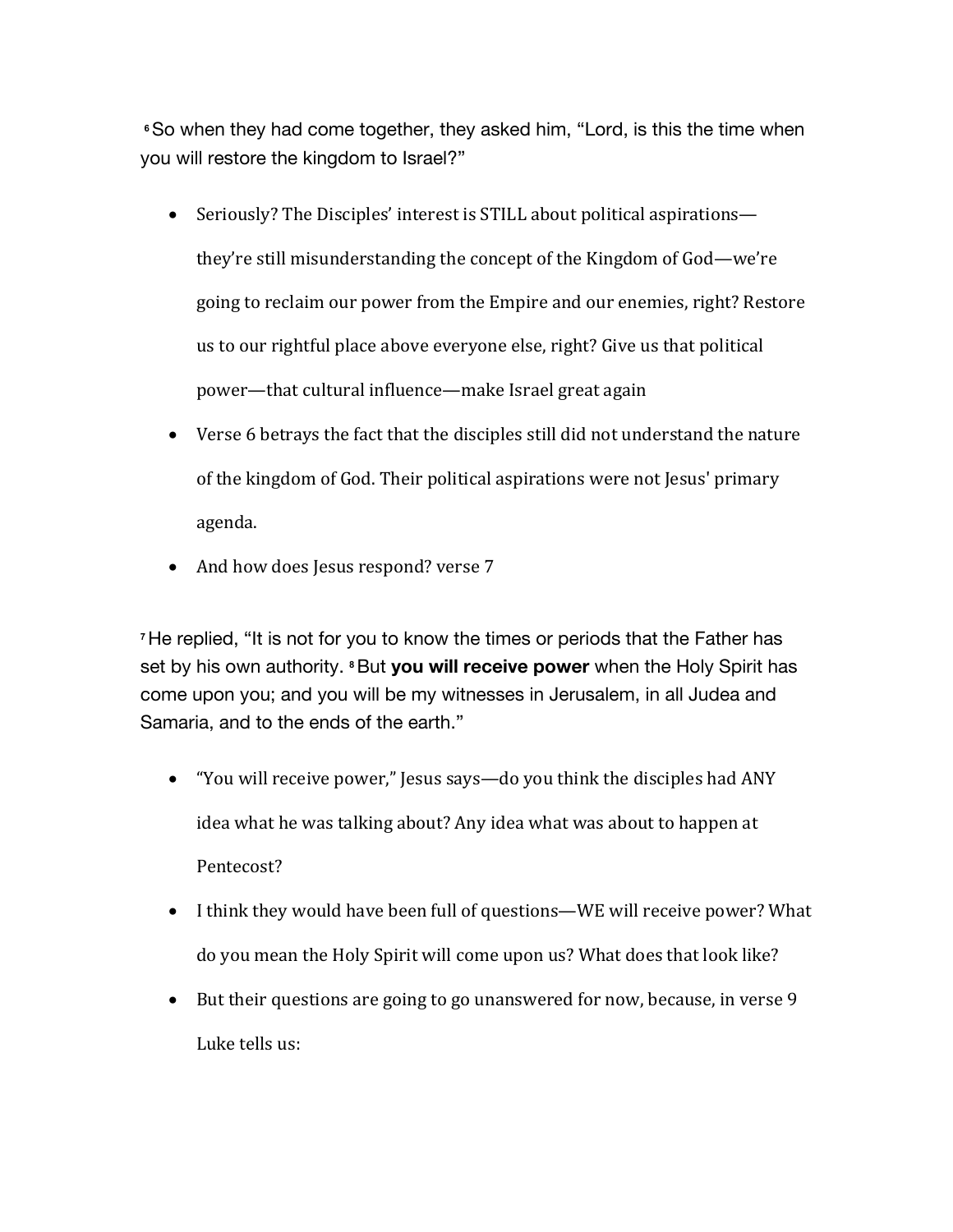**<sup>9</sup>**When he had said this, as they were watching, he was lifted up, and a cloud took him out of their sight.

- Whoa—wait—WHAT?? And just like that, the Gospel of Luke ends and the Acts of the Apostles begins—but can you imagine their confusion and amazement? This Jesus they've left everything to follow is gone from the earth.
- Imagine the thoughts going through their heads as Jesus ascends and is gone.
- I imagine they were thinking similar thoughts to the ones they had thought when Jesus was lifted up on that cross. I imagine Peter said out loud, "Well now what??"
- You remember I told you to keep Elijah's name in mind?
- Well scholars say that there are correlations between the language and imagery here in Jesus' ascension, and the ascension of Elijah in the Old Testament (in 2 Kings chapter 2)
- Now when you first hear that you might think, sure, the correlation is that both Jesus and Elijah ascend into heaven—ok that's interesting
- But there's a little bit more than that
- If you look in 2 Kings Chapter 2, you find the story of what happens just before Elijah—who brought fire down from heaven, right?—ascends into heaven
- I'm not going to get too much into the details—but if you look at 2 Kings chapter 2, the Lord is about to take Elijah up to heaven, and Elijah tells his disciple Elisha that he has to got to another place, Bethel—and Elijah tells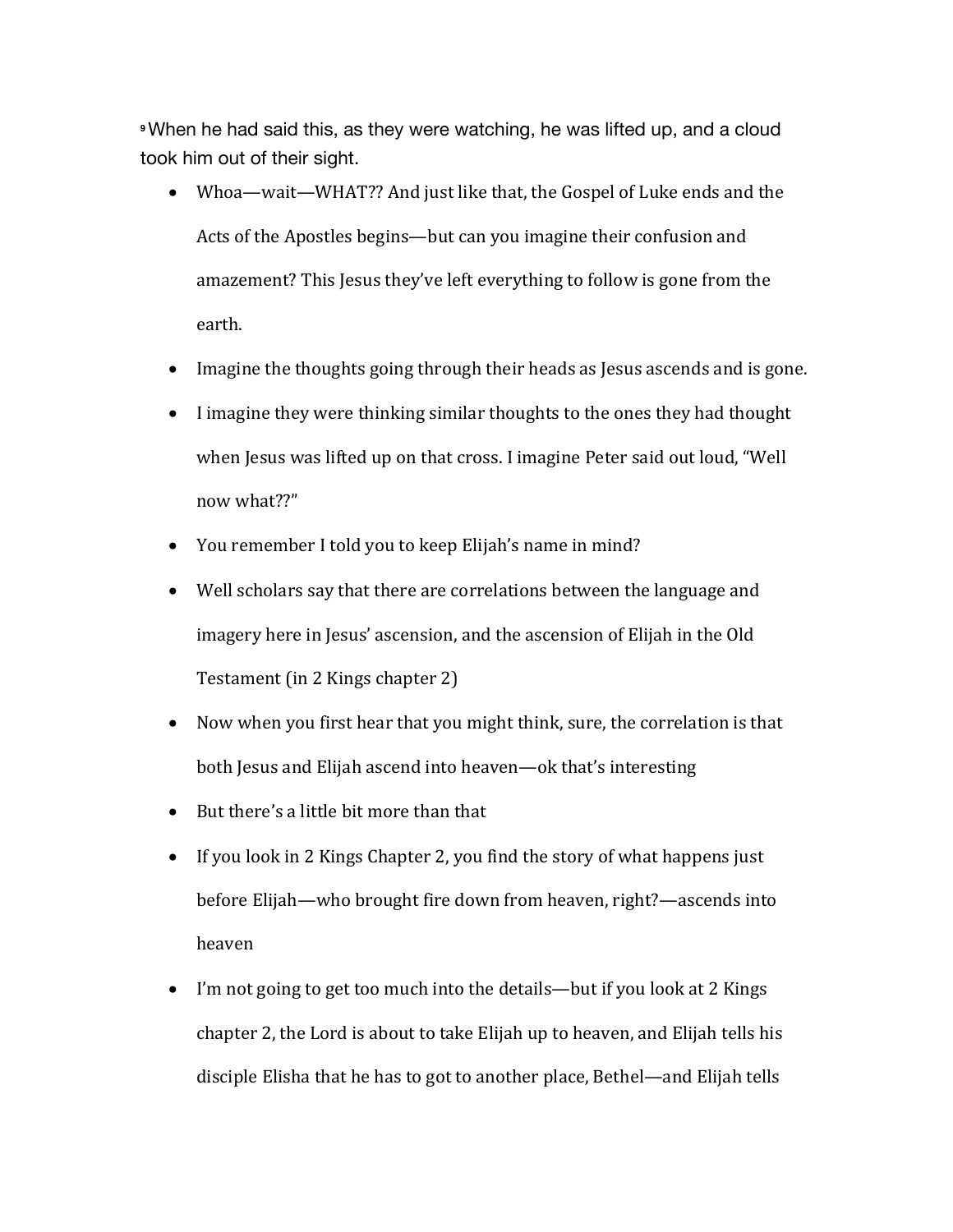Elisha "Stay here; for the Lord has sent me as far as Bethel." But Elisha said, "As the Lord lives, and as you yourself live, I will not leave you." So they went down to Bethel. 3 The company of prophets who were in Bethel came out to Elisha, and said to him, "Do you know that today the Lord will take your master away from you?" And he said, "Yes, I know; keep silent."

- Now this happens again, Elijah is called to Jericho—Elisha says "I'm going with you." And folks say, "Do you know that today the Lord will take your master away from you?" And he answers, "Yes, I know; be silent."
- Then it happens again—to the Jordan river—Elijah tells him "Stay here; for the Lord has sent me to the Jordan." But Elisha says said, "As the Lord lives, and as you yourself live, I will not leave you." So the two of them went on.
- And they get to the Jordan, and Elijah takes off his mantle, and splits the Jordan, and they walk across on dry land
- And when they cross over Jordan, what do they see? Coming for to carry him home? That's right
	- $\circ$  But before Elijah ascends into heaven, before that sweet chariot swings low, Elisha makes a request of him—he says "Please let me inherit a double share of your spirit." Elijah responds, "if you see me as I am being taken from you, it will be granted you"
	- $\circ$  Is this sounding familiar?
	- $\circ$  What's about to happen to the disciples in Acts?
	- $\circ$  But notice the difference between Elisha's request and the question of the disciples—they ask are you about to restore Israel's political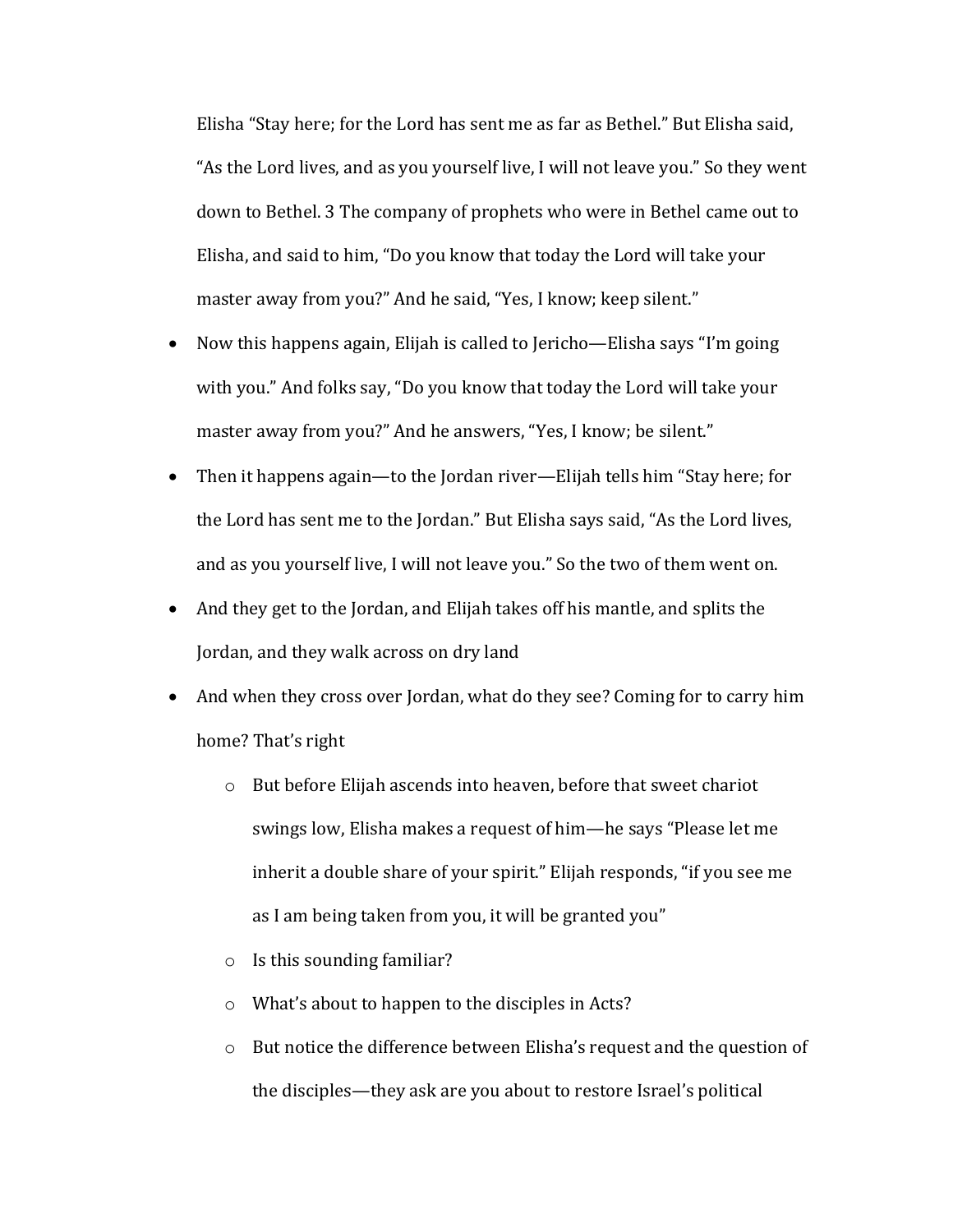power? But Elisha asks for the power of Elijah's SPIRIT. Are you following? Elisha's request is about power of a different kind.

- $\circ$  And when Elisha could no longer see Elijah, he grasped his own clothes and tore them in two. He was grieving—much like the disciples—what will I do now?
- Oh, and one more thing—in verse 7 of that 2 Kings Chapter, it says: Fifty men of the company of prophets also went, and stood at some distance from them, as they both were standing by the Jordan.
- Fifty. Pente—like Pentecost. Because that's how scripture works—it repeats itself. We know what's coming.
- I think Luke is reminding us, remember what Elisha asked for from Elijah?
- The disciples asked Jesus when Israel's political power would be restored. But they're getting what Elisha asked for—a double portion of Jesus' Spirit after they see him ascend to heaven
- So let's return to the scene in Acts, the disciples are watching the Ascension—Jesus is rising into the heavens—Verse 10:

**<sup>10</sup>**While he was going and they were gazing up toward heaven, suddenly two men in white robes stood by them. **<sup>11</sup>**They said, "Men of Galilee, why do you stand looking up toward heaven? This Jesus, who has been taken up from you into heaven, will come in the same way as you saw him go into heaven."

- Now, if you don't see the humour here you're not paying attention--The angels: Why are you just standing there?
- Why do you stand there looking up? (Are these the same angels Pastor Tasha told us about last week, the ones who asked on Easter morning "why do you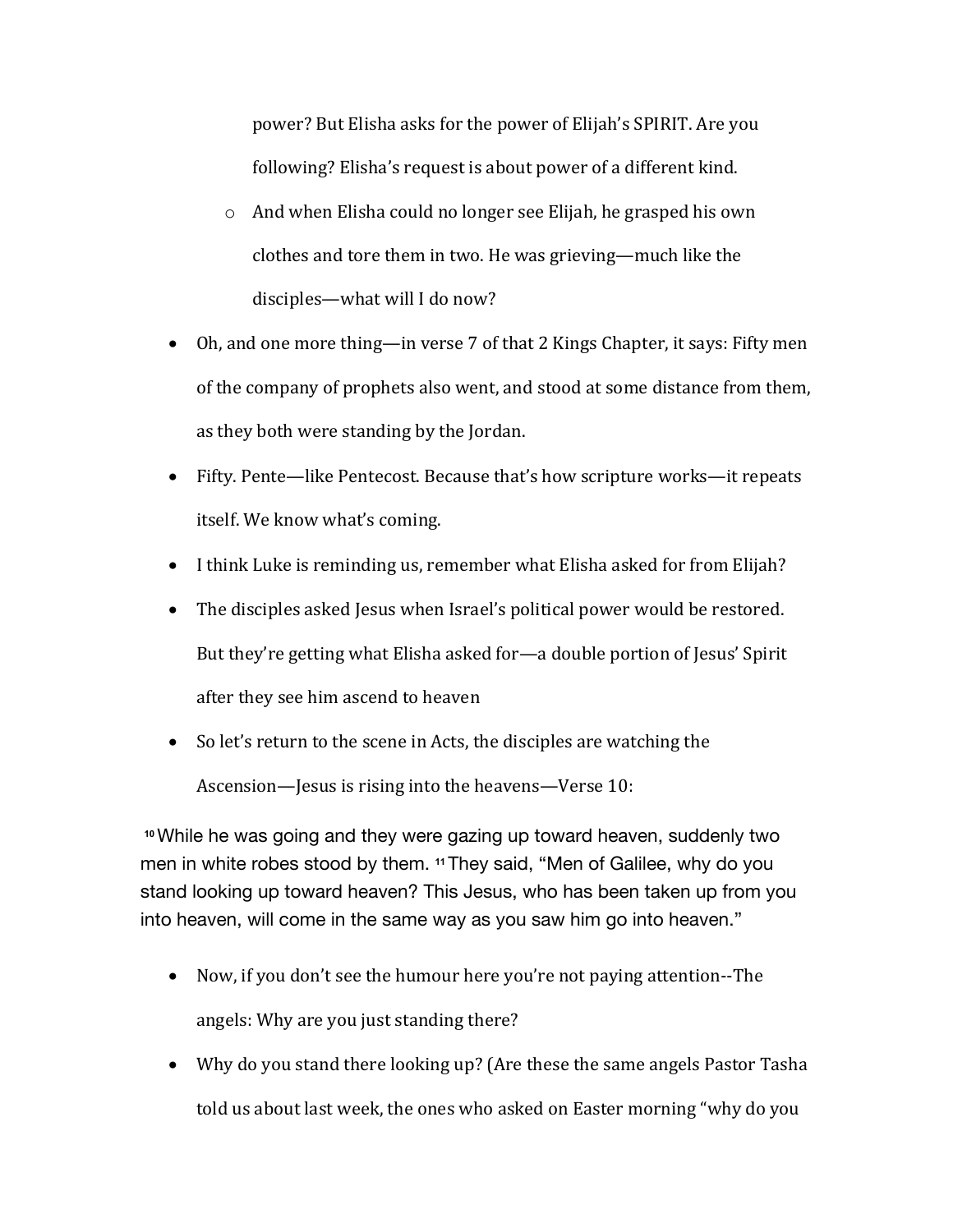look for the living among the dead?"—these angels have a little bit of an attitude—these angels are snarky and always around to comment when folks are doing something, well, worth commenting on-

- Basically these angels are saying—what are you doing? If you're so interested in power, go to where you're going to receive it. Don't just stand there, do something! And so the story of the church begins.
- But aren't we sometimes tempted to simply watch the skies? To remember what has happened and to just Wait for the Second Coming—these angels reminds us that we have other things to do—things that we are commanded to do—just as the disciples are commanded to stay in Jerusalem—to go to a specific place and stay there $-$
- But why a specific place at that specific time?
- Because place matters, history matters, identity matters-
- You might ask--couldn't Pentecost have happened anywhere?
- Sure, it could--but it didn't, God USED a specific place that played a specific role in the lives and histories of the Apostles and those to whom they would witness—
- and the same is true today—God uses -creatively—the specific story and history and identity of churches **and the people within them** in ways that **only** they are suited to...
- Do you hear the message for us today?
- What Largs Nazarene does and will do is different from what happens in Ardrossan, or Parkhead, or Perth-- what works for them may or may not